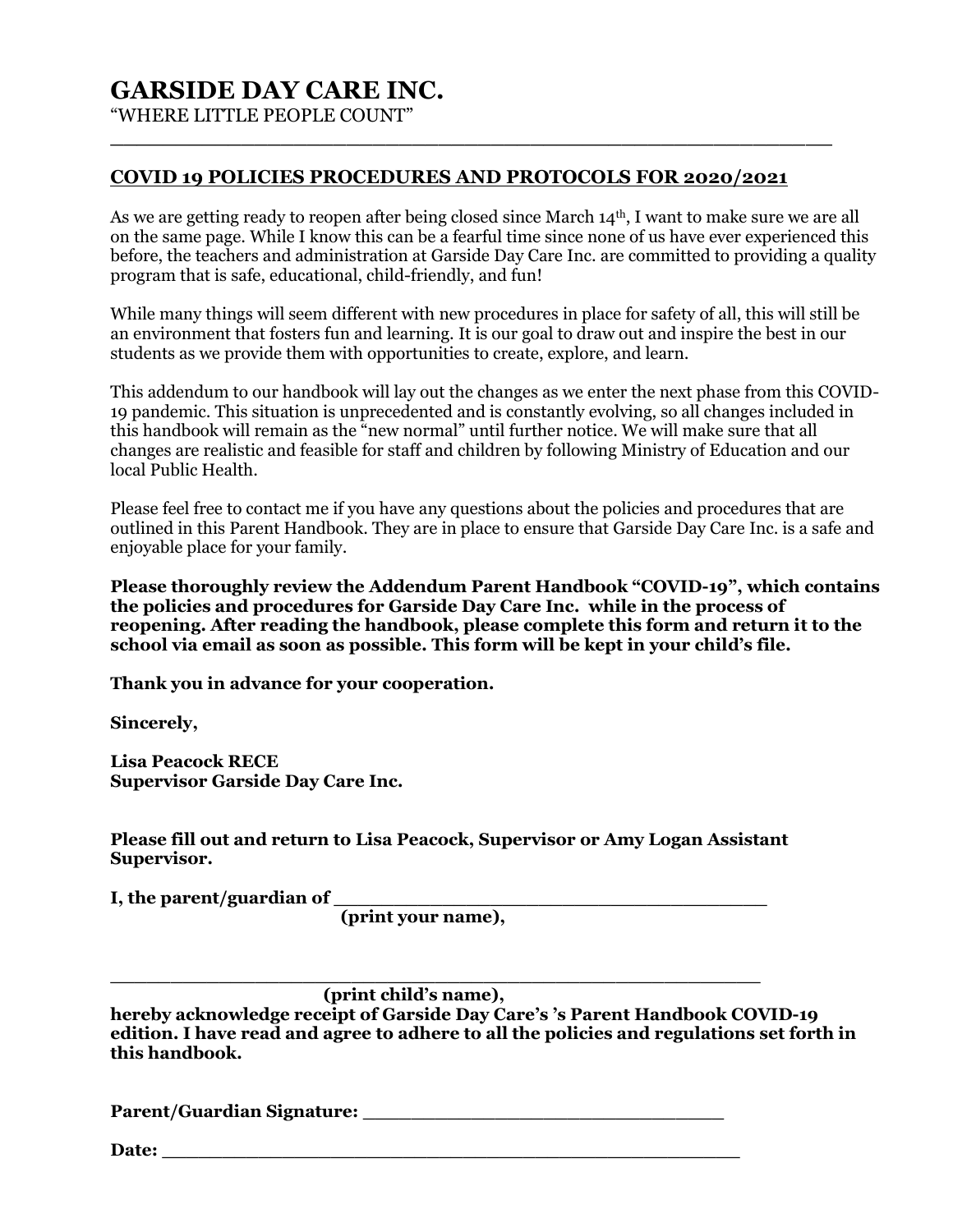We will be returning to daycare on July 13th, 2020 and there will be some changes in the Centre. These changes are to keep our children and staff healthy and safe.

The following classrooms will be as follows: Toddler Room: Julia and Cindy and 8 children Preschool Room 1: Brittany and Jennifer and 8 children Preschool Room 2: Amy and Philomene and 8 children Kitchen: Jan Ralph Cleaning Staff: Alyssa Ralph Bobbie DePodesta

# **Children arriving and departing**

Upon arrival all parents/caregivers will be asked to wear a mask. The screener will be wearing gown, goggles, face shield and gloves.

While we are at reduced numbers our daycare hours will be  $7 \text{ am } -5:00 \text{ pm}$ . This will ensure that we have staff coverage and time for extra cleaning.

Families will have pre-determined drop off and pick up times. These times will need to be adhered to while we are operating at limited capacity. Any change in the times will affect our programming and we want to run an efficient program as much as possible to maintain all the standards that are required to keep everyone healthy. We will also be enforcing a policy of a 9:00 am cut-off for drop off.

Parents/guardians do not go past the screening area, unless necessary. Sanitizer (ABHR) available at all entrances. Physical distancing of 2 meters (using signage/markings on the ground). Personal belongings minimized. If sleep toys or blankets are brought in, they need to be able to be put in the washer and dryer. They will be labeled and kept in the child's designated area.

There will be a screener present at the entrance to actively screen all staff, children, parents/guardians, and essential visitors, for signs and symptoms (including taking temperatures) as they enter the building. A portable handwashing station will be available as families enter the building.

Temperatures of the children will be taken with a scan thermometer. If an ear thermometer is used, they must not be used between children/staff without single use protective covers and the covers will be changed between uses.

There will be signs posted to direct families where to go when the drop their child off. We will let one family at a time into the Main Room. The next parent will wait in the stairwell of the entrance door. If parents are using these spots, then families can wait in their car until we have done the previous families screening and then you will be directed inside to do screening your process.

Parents/Caregivers will inform us of any family members that have travelled out of province, any family member that has been tested for Covid-19 and the results.

Children will have to be at the daycare no later than 9:00 am. Upon arrival parent/caregiver will wash hands in the handwashing station provided and then the screener will take temperature and fill out the wellness screening form with answers provided by parent/caregiver.

Parents/Caregivers will bring their child and pick up at the gym door (tower door). Parents/Caregivers will leave through the back-playground door. Same procedure for pick-up time. Screening does not need to be done at pick-up. The Parent/Caregiver will call when they arrive, and a teacher will meet them at the tower door to receive their child and to discuss the child's day and any questions or concerns.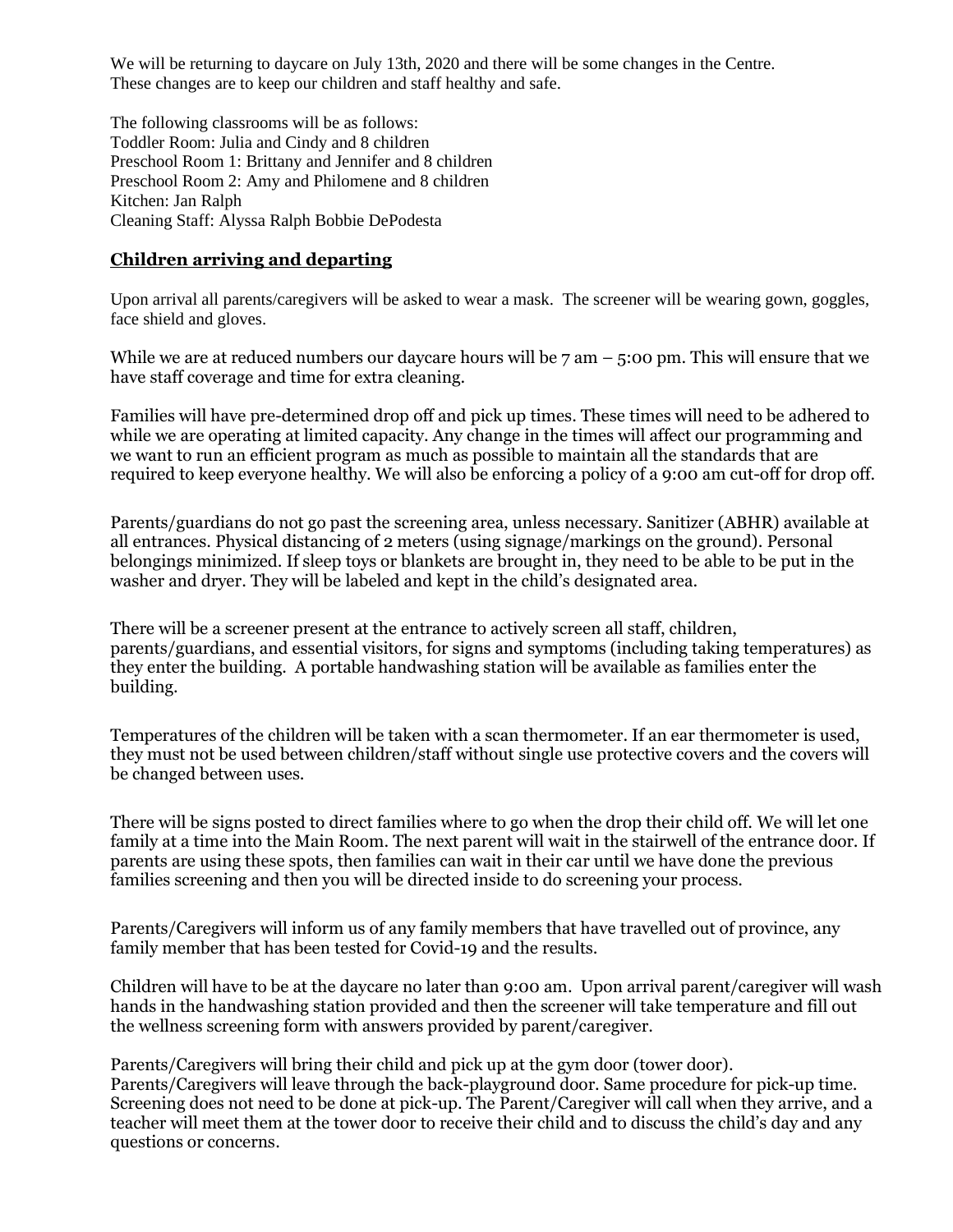Addendum as of July 16th 2020

1. Please have only one family member pick up your drop off/child in the building.

2. Please wear a mask while doing screening

3. Pick up time - if no one in screening room or readily available please call the phone # posted on the sandwich board. The staff member will let you know where your child is. Please stand at the double doors and your child will be given to you.

4. Please have items that can stay here so that there is no need to go to their locker. If that is not possible please discuss with Lisa Peacock during screening process.

5. The phone is calling only not texting. The phone number is 289-921-8216

If any one of the following symptoms are observed the child will not be allowed into the Centre,

- Fever  $(37.8C/100.04F)$  or higher
- New/Worsening Cough
- Shortness of Breath
- Sore Throat
- Difficulty Swallowing
- Loss of Taste or Smell
- Nausea/Vomiting,
- Diarrhea, Abdominal Pain
- Runny Nose, or Nasal Congestion (In the absence of underlying reasons such as Seasonal Allergies, Nasal Drip, Etc.)
- Unexplained Fatigue/Malaise/Myalgia
- Chills
- New olfactory (lack of smell) or taste disorders
- Headache
- Conjunctivitis (Pink Eye
- a child displaying purple fingers or toes even as the only symptom
- Lethargy, difficulty feeding in infants

If you answered YES to any of these DO NOT enter.

Your child cannot be permitted to enter to ensure the safety of everyone. Contact your health care provider as well as Public Health at 905-974-9848, option 2. As a daycare provider we cannot let a child into our Centre if they have any one of these symptoms, and we will be reporting the symptoms to Ministry of Education and Public Health. If allergies or other reasons are the cause a medical assessment is needed in these circumstances and a doctor's note provided for child to return.

We ask that all parents and staff let us know of any potential exposure immediately. A potential exposure means being a household contact or having close contact within 6 feet of an individual with confirmed or suspected COVID- 19 for at least 10 minutes. The timeframe for having contact with an individual includes the period of 48 hours before the individual became symptomatic. If there is a positive case of COVID-19 in a child or an adult who has been present in the childcare center, we will inform Ministry of Education and Public Health and our parents.

# **If a child becomes ill**

• If tolerated and above the age of 2, the child should wear a surgical/procedure mask.

• The childcare staff should also avoid contact with the child's respiratory secretions.

• The ill child should be provided with tissues and reminded of hand hygiene, respiratory etiquette, and proper disposal of tissues.

Designated area in the Main Room will be set up for children who become ill and are waiting for pickup

Follow these steps until the parent/caregiver arrives to pick up the ill child.

Record the illness on the Medical Illness Surveillance Form and the Childs Health Check Form Provide separate toys for the child to play with, and then clean and disinfect the toys immediately after use.

The supervisor or designated staff member will stay until the child can be picked up. As soon as the child is isolated from others, the staff member caring for the child should perform hand hygiene and put on masks, face shield, gloves and gown while waiting with the child. They will wash their hands once the child has left.

Do not allow the ill child to participate in water or sensory play.

Ensure the ill child washes his/her hands frequently.

The parent/caregiver will be notified to have the child picked as soon as possible. Public health and Ministry will be notified.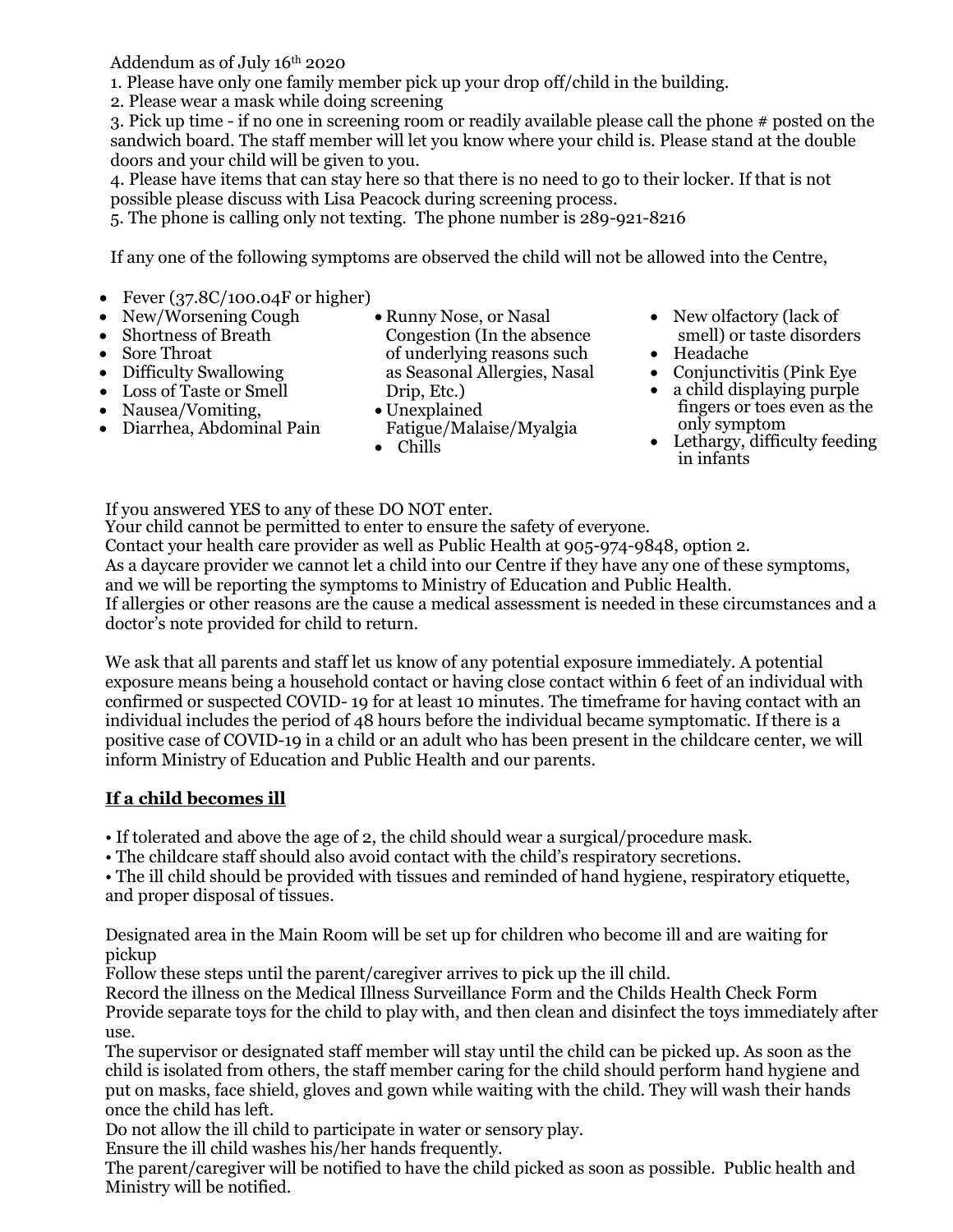All items used by the ill person should be cleaned and disinfected by the cleaning staff designated for that cohort. Any items that cannot be cleaned (paper, books, cardboard puzzles) should be removed and stored in a sealed container for a minimum of 3 days.

The area, toys and equipment used by the child will be thoroughly cleaned and disinfected and the area the designated sick area will also be cleaned and sanitized.

The following items will be used for cleaning:

• Bleach and water. 500 ppm Bleach and Water Solution (1:100)

5 mL of bleach to 495 mL of warm water (using 5.25% hypochlorite)

• Sanitol solution

The Sanitol solution (1-part solution with 180 parts water) will be sprayed on and items can be used after 10 minutes. This will guarantee the solutions killed all bacteria and viruses.

• On The Mark cleaning solution will be used to clean, and items can be wiped with dry paper towel after 2 minutes.

# **If a child/staff member becomes ill:**

If a staff member becomes ill, they will be sent home so that they can self-isolate and follow Public Health recommendations. It will be reported to Ministry of Education as a Serious Occurrence. Cleaning and disinfecting will be procedures will be done using the bleach and water and Sanitol in every room the staff worked in.

**Management of a Single Case in a Child/Staff.** A single positive case in a child/staff results in an outbreak being declared at the childcare centre. All members of the cohort are to be excluded from the childcare centre for 14 days. In consultation with Public Health, cohort members may be referred for testing.

**Required Steps in an Outbreak.** If an outbreak is declared at the childcare centre, the following measures must be taken:

1) Consult with and follow directions from Public Health.

2) Notify all family, staff, and essential visitors of the facility's outbreak status. (i.e. letters and signage)

3) Enhance cleaning and disinfecting procedures

- 4) Enhanced screening procedures (i.e. increased frequency of health checks)
- 5) More frequent hand hygiene with children and staff.
- 6) Review staff training on proper PPE use.

# **Staff**

The Staffs temperatures will be taken before their shift starts and the health and well-being screening form completed. They will also have temperature taken after breaks. This includes any resource teachers.

All current sanitary and hygiene policies to be followed along with the increased cleaning and disinfecting policies. Training will be done on the new cleaning requirements before re-opening. High touch areas will be done at least twice a day on top of regular cleaning.

Hand sanitizing done when hand washing not readily available

Staff to wear mask when dealing with any bodily fluids, mucous membranes, broken skin, tissue, blood, body fluids, secretions, excretions, or contaminated equipment and environmental surfaces and when doing diaper routine or changing a child.

Gloves must be worn when it is anticipated that hands will be in contact with mucous membranes, broken skin, tissue, blood, body fluids, secretions, excretions, or contaminated equipment and environmental surfaces. Gloves must be single use only.

Hand hygiene must be practiced before putting on and after taking off gloves.

Gloves must be removed immediately and discarded into the garbage can after each use.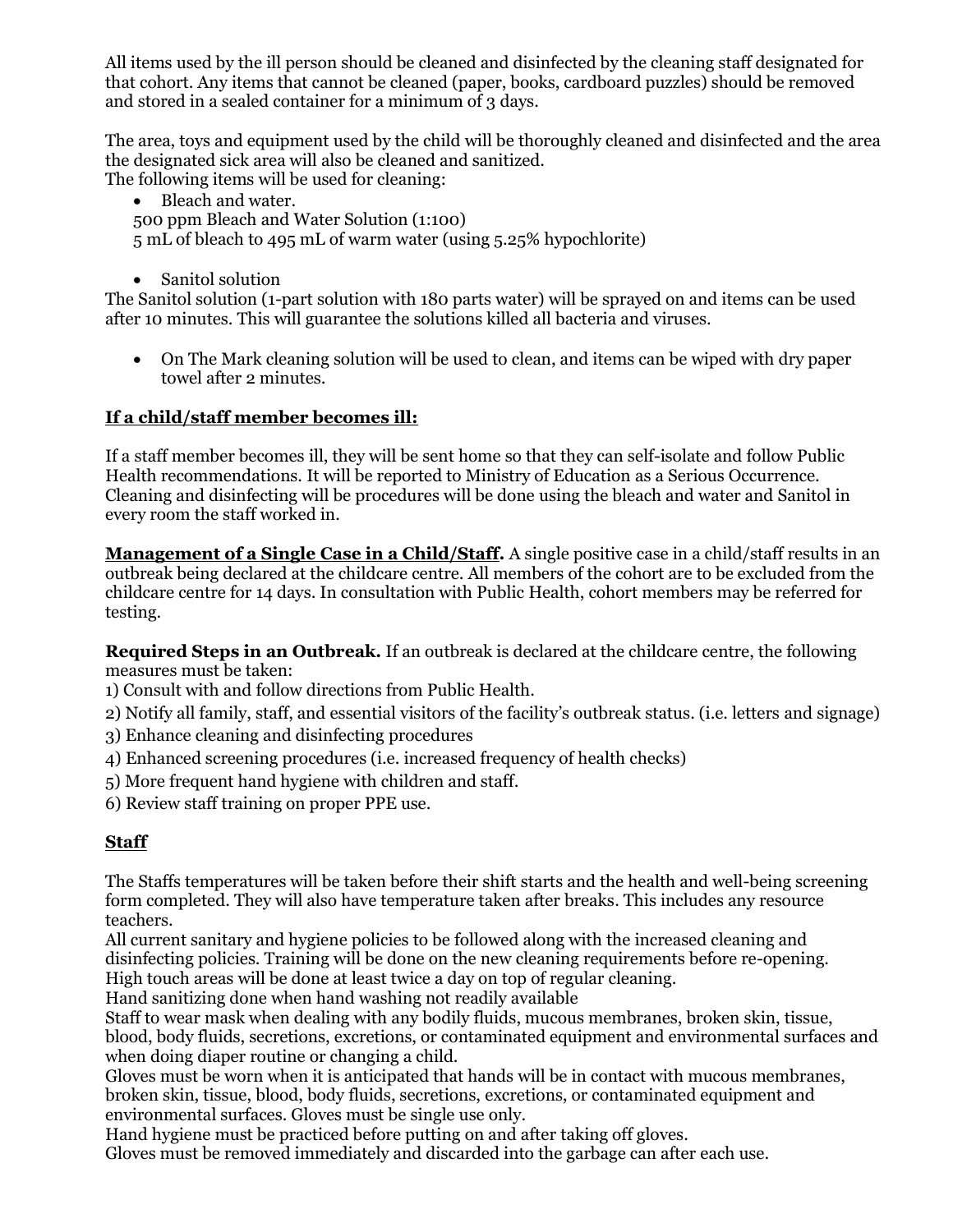To reduce hand irritation, use appropriate gloves when handling chemical agents; wear gloves for as short a time as possible; clean and dry hands before and after wearing gloves; and use gloves that are clean and dry.

Staff will have shoe covers or a pair of shoes that can be kept at daycare and street shoes kept in Ziplock bag.

Toys or equipment that cannot be easily cleaned should not be used.

Staff will always serve all snacks and lunch using gloves and serving utensils.

If the Supervisor needs to go into the cohort room, she will need to wear mask and gloves.

The cook or daycare/church office administration will not enter cohorts unless necessary.

# **Staff Training of Cleaning and PPE use.**

Training of PPE will be done at staff meetings and staff will sign off that they have been trained. Signoff sheets will be kept in staff files.

## **Cleaning**

The daycare will be thoroughly cleaned and sanitized before re-opening. An extra staff member will be hired just for extra cleaning.

Increased cleaning and disinfecting will be done on top of regular cleaning policies and procedures. High touch areas will be done at least twice a day on top of regular cleaning

Toys and equipment will be disinfected before children play and at the end of the day. They will also be disinfected throughout the day as needed. There will be a cleaning bucket placed in each room for any toys that have been infected.

Playground equipment will be cleaned after each group use.

Groups will be separated into smaller groups as much as possible. The smaller groups will use the classrooms, playgrounds, gym, and meeting room at different times.

The following items will be used for cleaning:

• Bleach and water or Sanitol (DNI 02073021) and water.

The bleach and water solution 500 ppm (1:10)

**•** Bleach and water. 1/4c Bleach and 2 ¼ c Water Solution (1:10) (using 5.25% hypochlorite) Solution to be used on toys, diaper change tables, sensory bins (including water tables), play mats, can be wiped dry after 1 min.

- The Sanitol solution 1part solution 180 water will be used to clean toys and can be wiped with dry paper towel after 10 minutes. This will be used at the end of the day and when toys and equipment are not in use.
- On The Mark cleaning solution will be used to clean items and can be wiped with dry paper towel after 2 minutes.

A routine housekeeping checklist schedule will be kept ensuring these duties are completed. There will be schedules placed in the, Preschool Room 1, Preschool Room 2, Toddler Room, the Kitchen, Children Bathrooms, Staff Bathroom and Gym. The childcare centre must designate staff to clean and disinfect. These individuals will be responsible for keeping cleaning and disinfecting records, which should include the date, time, product used, the name of the staff responsible, etc. The cleaning person may enter the cohorts only of the are wearing masks and gloves. They should try to enter the room when the cohort is in another area of the centre whenever possible.

A specific cleaning and disinfecting schedule for each cohort, washroom, kitchen, common areas, indoor/outdoor play areas, and other areas accessed by the program

Linens (i.e., infant blankets and single-use face/hand cloths) are laundered in between children. Linens are laundered after each use and cot covers are laundered weekly.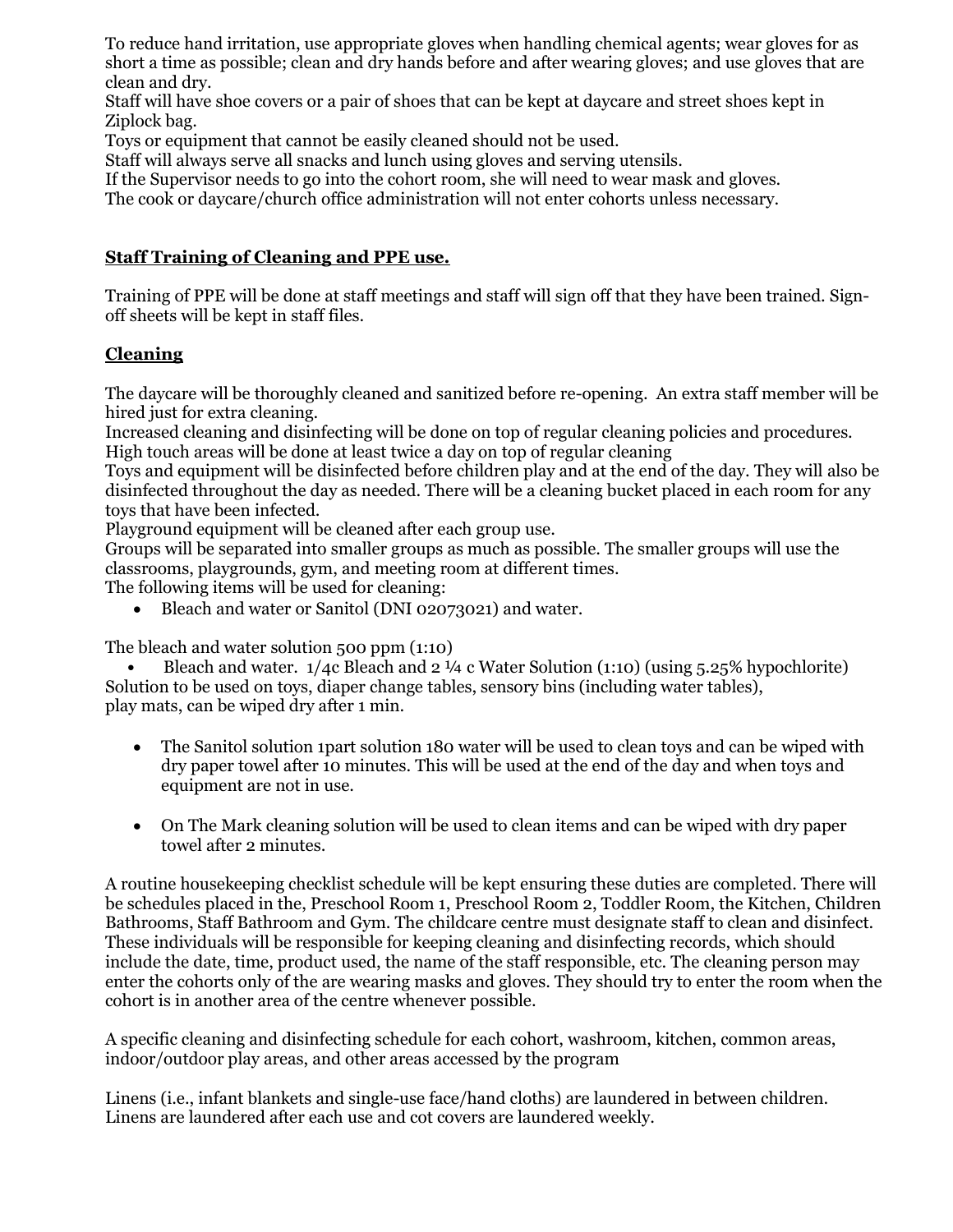Cleaning and disinfecting will be done by the staff throughout the day and in addition a cleaning person will be hired to do extra cleaning. A back – up person will also be available to work when needed.

Floors must be swept and mopped daily or more often if necessary.

Carpeted floors to be vacuumed at least once per day.

Tables and chairs are to be cleaned and disinfected twice daily or more often if needed.

Washrooms are to be cleaned daily or more often as needed with focus on high touch surfaces such as faucets, flushing handles, toilet seats.

Toilets and diaper changing surface to be cleaned and disinfected after each use.

Soft fabric toys and items that cannot tolerate regular cleaning and disinfection must not be used. Fabric furniture coverings and throw rugs to be laundered weekly.

Fogging machine will be used to disinfect the daycare after hours on top of the regular cleaning throughout the day.

# **Handwashing**

Handwashing will be done as soon as child and parent/caregiver enters daycare.

Handwashing procedures will be followed as in our regular handwashing policies and as needed while Covid 19 policies are in affect.

Sanitizer will be at least 70% and out of reach to the children. Sanitizer to be used only when hand washing not readily available.

Posters will be posted throughout the daycare to ensure handwashing is done properly.

#### **When to Hand Wash:**

#### **Children should wash their hands:**

#### **Upon arrival at the childcare centre**

#### **BEFORE:**

Eating Using water tables Going home

# **AFTER:**

Diaper changes Using the toilet Playing outside Sensory play Animal contact **Whenever hands are visibly dirty**

#### **Staff should wash their hands:**

#### **Upon arrival at the childcare centre**

#### **BEFORE:**

Handling food Preparing bottles Feeding children Giving or applying medication or ointment to a child or self

#### **BETWEEN:**

Handling raw and cooked food – cross contamination is a risk

# **AFTER:**

Toileting (including diapering and assisting children) Handling food Feeding children Contact with body fluids (including runny noses, spit, vomit, blood) Animal contact (including contact with cages, pet food etc.) Cleaning Removing gloves

#### **Glove use:**

Disposable gloves are to be used only once and should be selected appropriately for the intended use (e.g. sandwich gloves are not suitable for diapering)

Disposable gloves should be worn to clean up blood, vomit, urine, or feces Caregivers must wash their hands before gloves are put on and immediately after gloves are removed.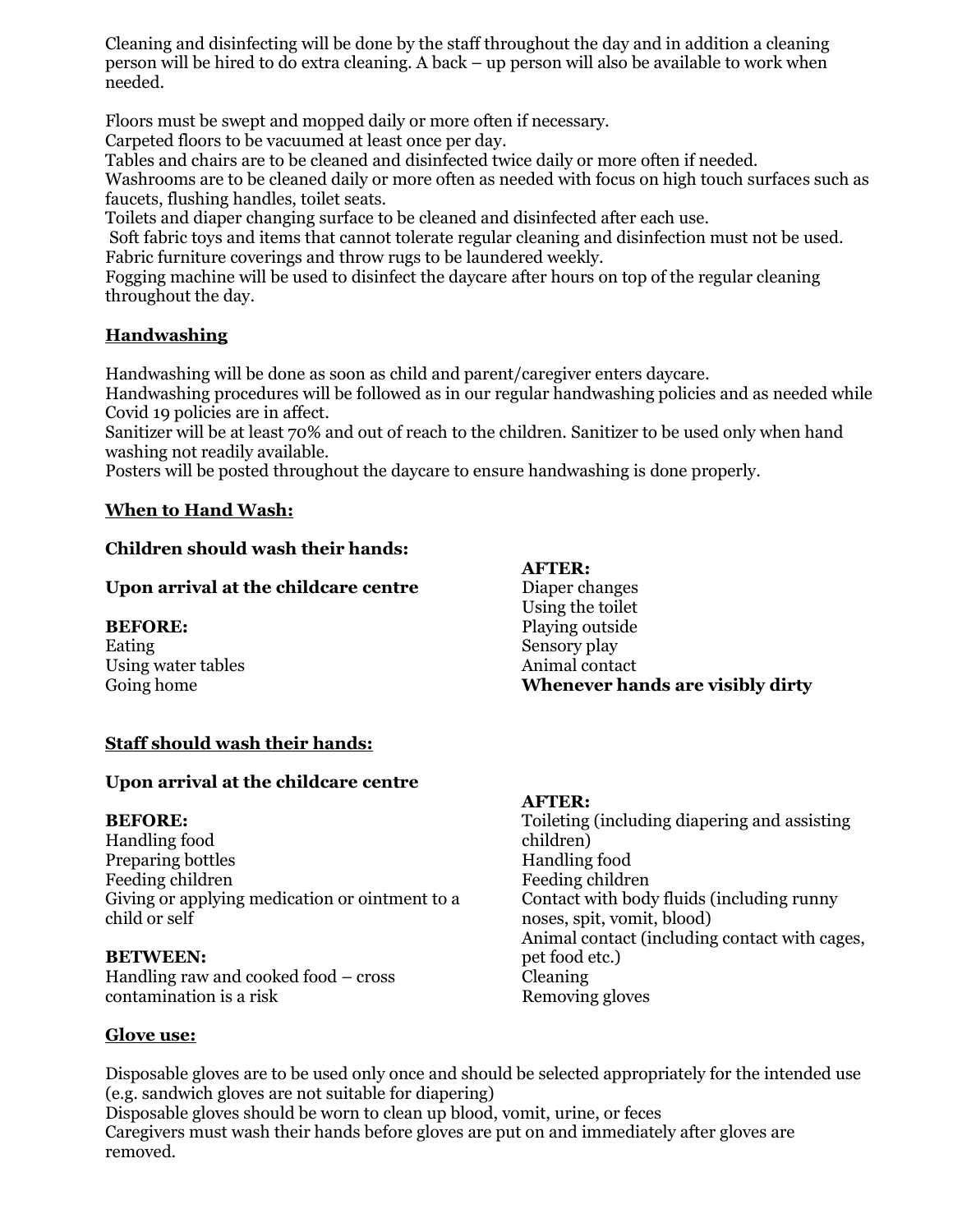## **Posters:**

All Posters recommended by Ministry of Education and Public Health will be displayed throughout the Daycare. There will be signs posted in the classrooms for the children to encourage social distancing with the children.

## **Scheduling of groups rotating rooms and smaller groups.**

These are the current restrictions as we start back. The rooms can have 10 in a room. The children will remain with the same teachers and classmates until further notice. If there is any illness and someone tests positive for COVID-19 that room will be closed, and they will have to self-isolate for 2 weeks. The room will be cleaned and sanitized before returning and all public health recommendations followed. Maximum cohort size for each room is 10 individuals (including children and staff - excludes special needs resource staff) Cohorts cannot be not mixed

Rooms will be set up to encourage social distancing and staff will plan activities that will help the children have as much minimal contact as possible.

## **Record keeping**

The screening tool along with the daily attendance will serve as records to support contact tracing. Health checks will continue to be recorded with any symptoms that a child may present while in care. They will also be recorded on the screening tool form.

A record of PPE will be kept ensuring there is enough provided to the staff and children as needed.

A record of cleaning times will be available for each room including classrooms, bathrooms, outdoors, isolation area and kitchen.

Management will continue to enforce that all sanitary, hygiene, monitoring and recording policies are kept up to date along with all other recommendations from Public Health.

#### **Essential Visitors:**

SNR will do virtual meetings as much as possible. If in house visits are required, they will follow the same screenings and protocols as regular staff.

The provision of in-person special needs services in childcare settings should continue where appropriate. We will work with special needs service providers to explore alternative modes of service delivery where in-person delivery is not possible.

Maximum capacity rules do not apply to SNR staff (consultants and enhanced staff) on site (i.e., if they are not counted towards staff to child ratio, they are not included in the maximum capacity rules). All SNR staff must be screened before entering the childcare setting, as per the protocol in the screening section above.

#### **PPE Use:**

| <b>Staff Role</b> | <b>Type of PPE required</b>                                                                                                            | <b>PPE</b> conservation<br><b>Guidelines</b>   |
|-------------------|----------------------------------------------------------------------------------------------------------------------------------------|------------------------------------------------|
| <b>Screener</b>   | Droplet and Contact Precautions,<br>including:<br>Surgical/Procedure Masks                                                             | Follow conservation<br>for masks to extend u   |
|                   | • Re-useable face shields or goggles<br>$\bullet$ Gowns<br>• Gloves (optional). If not wearing<br>gloves, need to practice handwashing | Recommendation:<br>2 masks/day<br>$1$ gown/day |

**Guidelines** 

Follow conservation guidelines for masks to extend use.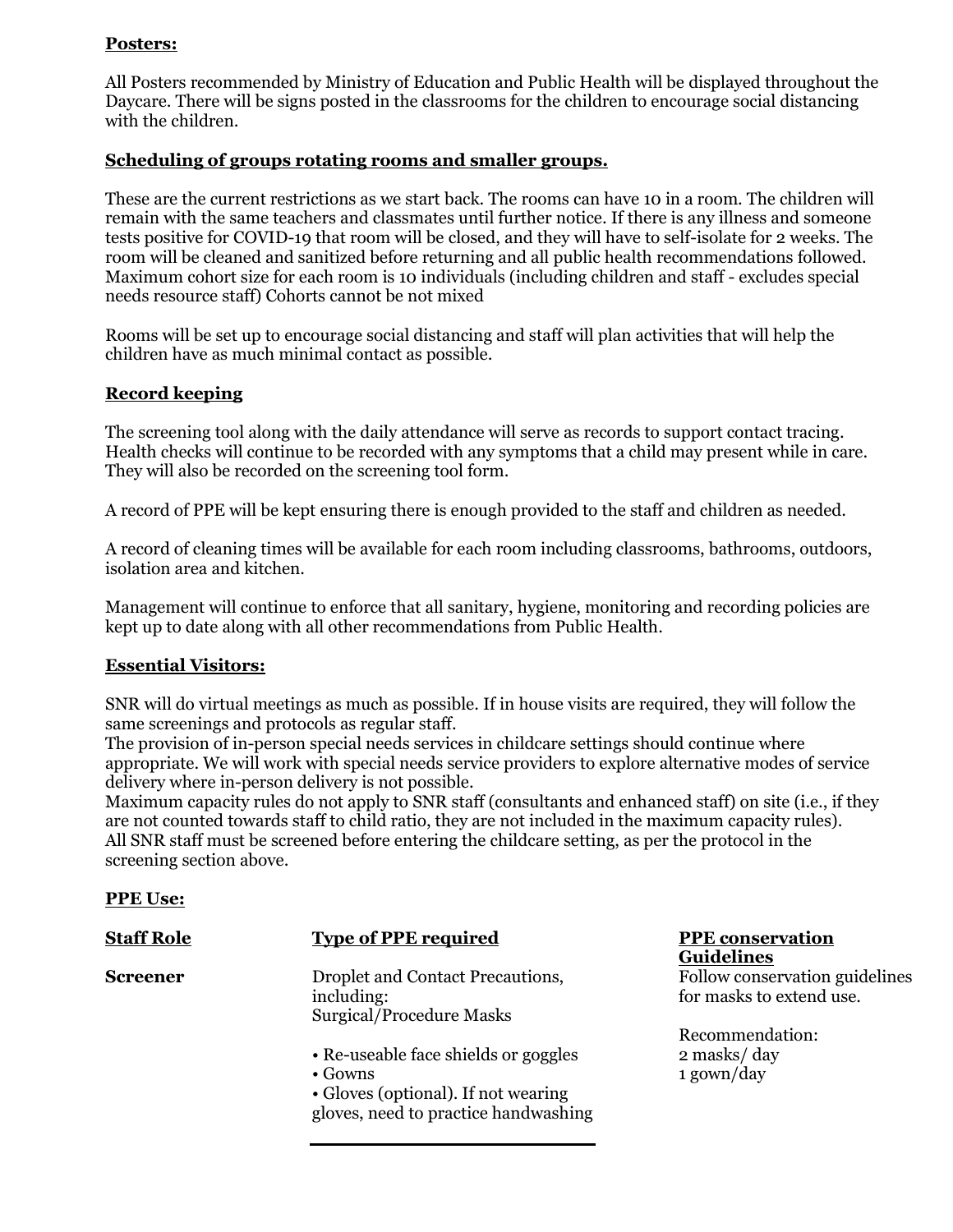| <b>Staff member in</b><br>cohorts                                     | Providing care for a sick child<br>(suspect case of COVID-19)                                                                                                                       | Masks, gloves, and gowns should<br>not be re-used and be discarded.                          |
|-----------------------------------------------------------------------|-------------------------------------------------------------------------------------------------------------------------------------------------------------------------------------|----------------------------------------------------------------------------------------------|
|                                                                       | • Surgical/Procedure Masks<br>• Re-useable face shields or goggles<br>$\bullet$ Gowns<br>• Gloves (optional). If not wearing<br>gloves, need to practice handwashing                | Recommendation:<br>1 mask/cohort/week<br>1 gown/cohort/week<br>2 sets gloves/cohort/week     |
|                                                                       | Cleanup of bodily fluids with the risk<br>of splashing/soiling of clothing:                                                                                                         |                                                                                              |
|                                                                       | • Surgical/Procedure Masks<br>• Re-useable face shields or goggles<br>$\bullet$ Gowns<br>• Gloves                                                                                   |                                                                                              |
| <b>Environmental staff/</b><br>staff moving in-<br>between classrooms | Staff that are involved in tasks that<br>do not require close contact or direct<br>care to children and are moving in<br>between cohorts should wear:<br>• Surgical/Procedure Masks | Follow conservation guidelines<br>for masks to extend use.<br>Recommendation:<br>2 masks/day |

#### **Monitoring and Reporting**

Contact Hamilton Public Health 905-974-9878 option 6 to speak with a Public Health Inspector (PHI). The PHI will provide infection control guidance and refer the child for testing. Childcare centers must consider a single, symptomatic, laboratory confirmed case of COVID-19 in a staff member or child as a confirmed COVID-19 outbreak in consultation with the local public health unit.

Children or staff who have been in contact with a suspected COVID-19 case should be monitored for symptoms and cohorted (i.e., grouped together) until laboratory tests, if any, have been completed or until directed by the local public health unit.

Childcare centers have a duty to report suspected or confirmed cases of COVID19 under the Health Protection and Promotion Act (HPPA). Staff will monitor for any symptoms and report them to the Supervisor or designated Supervisor. The Supervisor will report to public health and the staff will document the symptoms in daily health check and on the screening check form. Public Health Hotline –  $(905)$  974-9848, option 6

#### **Admission/Exclusion due to symptoms of illness**

Children who are obviously ill with fever, diarrhea, vomiting, green-runny nose, puss/oozing eyes, disease or condition (i.e.- ringworm, head lice, chicken pox, measles, mumps, pink eye, fever over 100 degrees, etc.) will not be admitted to the program. It is a danger to other children and staff members at our facility. If you have any doubts about your child's health, please call us at 905-549-9939 to be sure they may attend. If your child appears to be sick or has any of the above while at school, we will notify the parent or guardian immediately, and it is necessary that the child be picked up within one hour of notification.

The child will be permitted to return when his/her temperature is normal for 24 hours without aid of fever-reducing medication. Your child must have any prescribed medication, such as antibiotics, in his/her system for at least 24 hours before returning. In the event your child is sent home with one of the above health concerns, they will not be permitted back to Garside Day Care Inc. without a doctor's note. The doctor's note must be written on their letterhead and read that the child can return to school because what they have is no longer contagious.